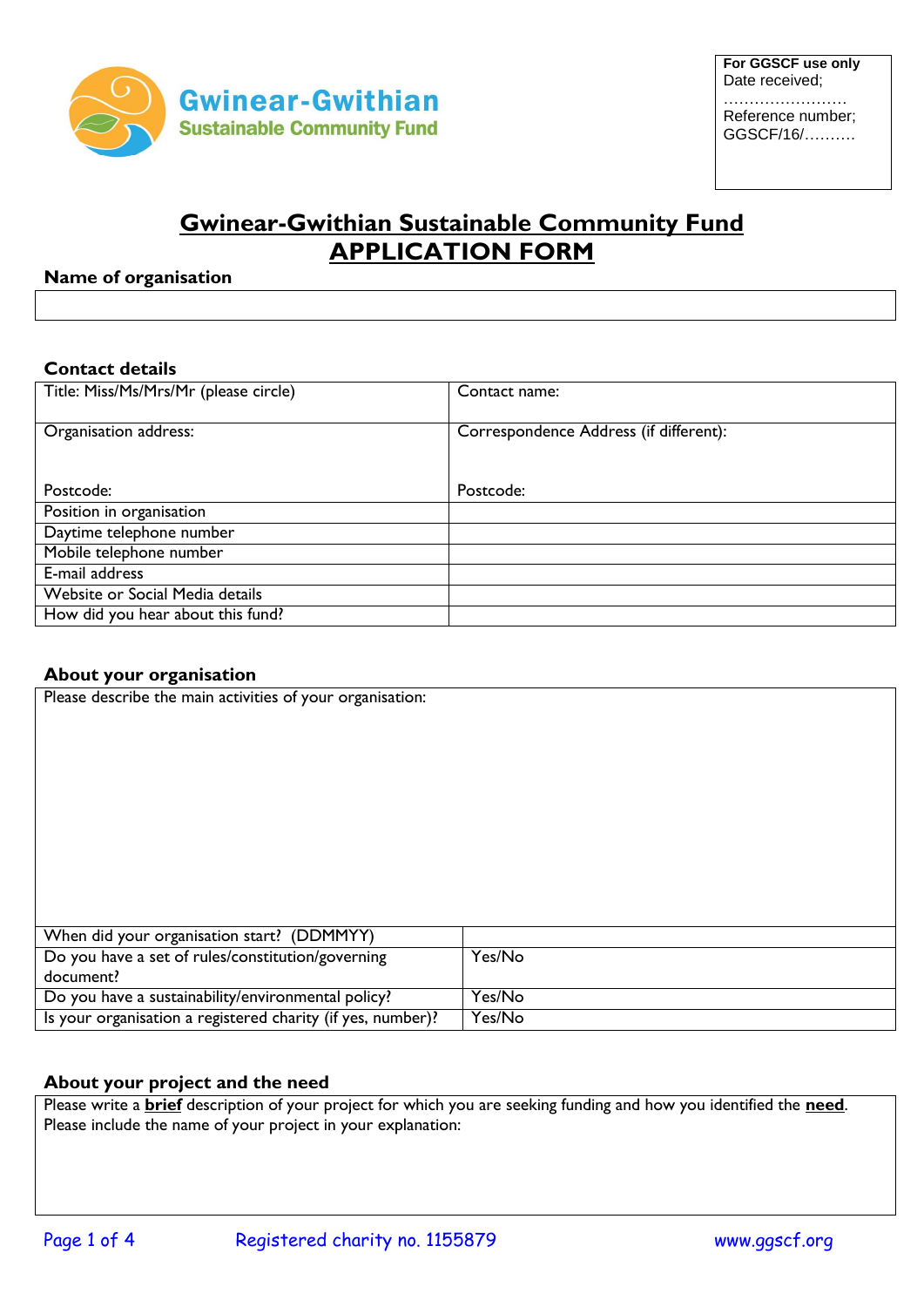| Project timescales (DDMMYY) | Start: |
|-----------------------------|--------|
|                             |        |
|                             |        |
|                             | End:   |
|                             |        |
|                             |        |
|                             |        |
|                             |        |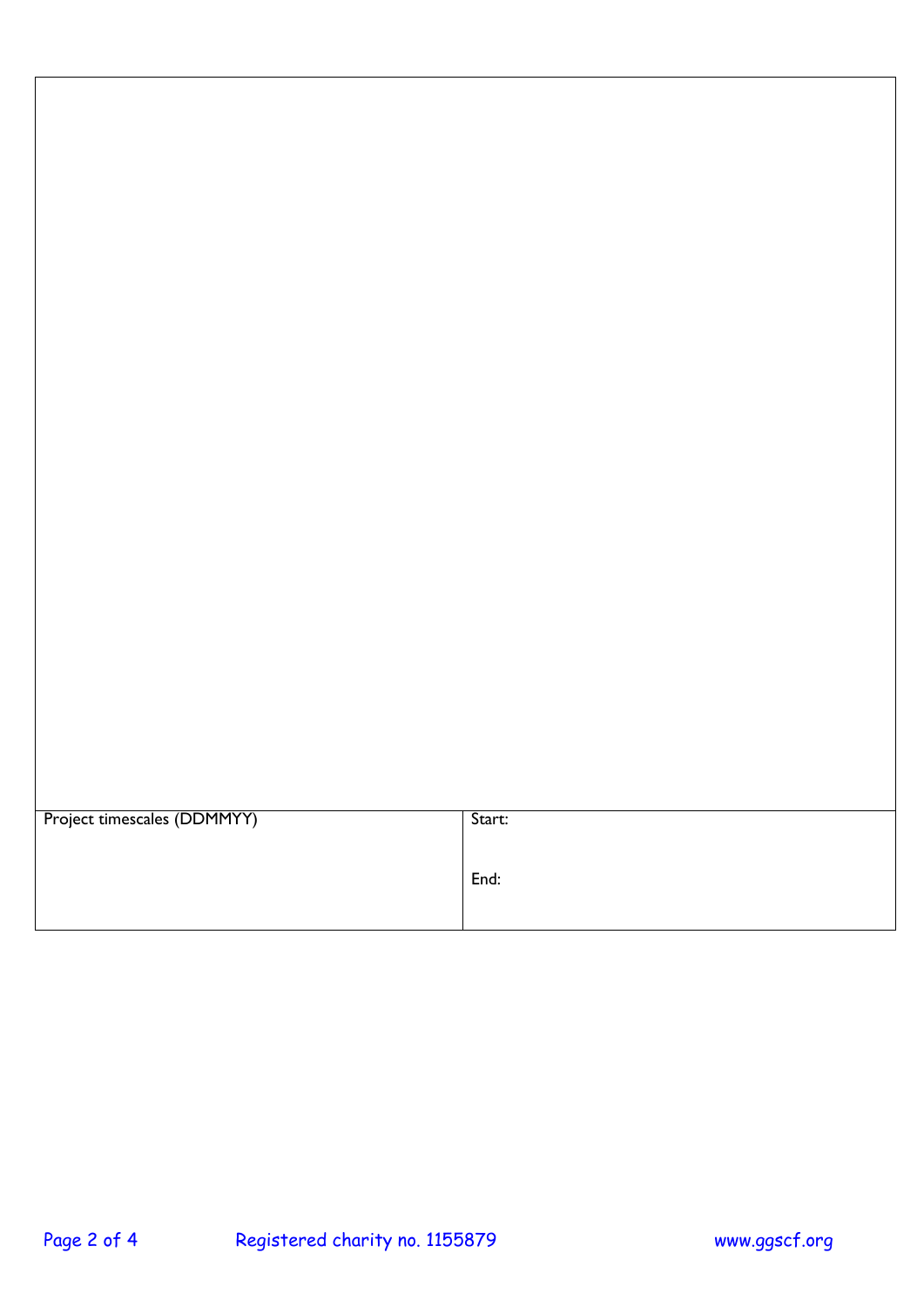# **Beneficiaries**

| Who will benefit from your project?         |  |
|---------------------------------------------|--|
|                                             |  |
|                                             |  |
|                                             |  |
|                                             |  |
|                                             |  |
|                                             |  |
| Approximately how many people will benefit? |  |
|                                             |  |
|                                             |  |
| How will people benefit from your project?  |  |
|                                             |  |
|                                             |  |
|                                             |  |

### **Outcomes/Monitoring**

What do you aim to have achieved by the end of the project for which you are seeking funding? Tell us how you will know if your project has been successful. Please be as specific as possible.